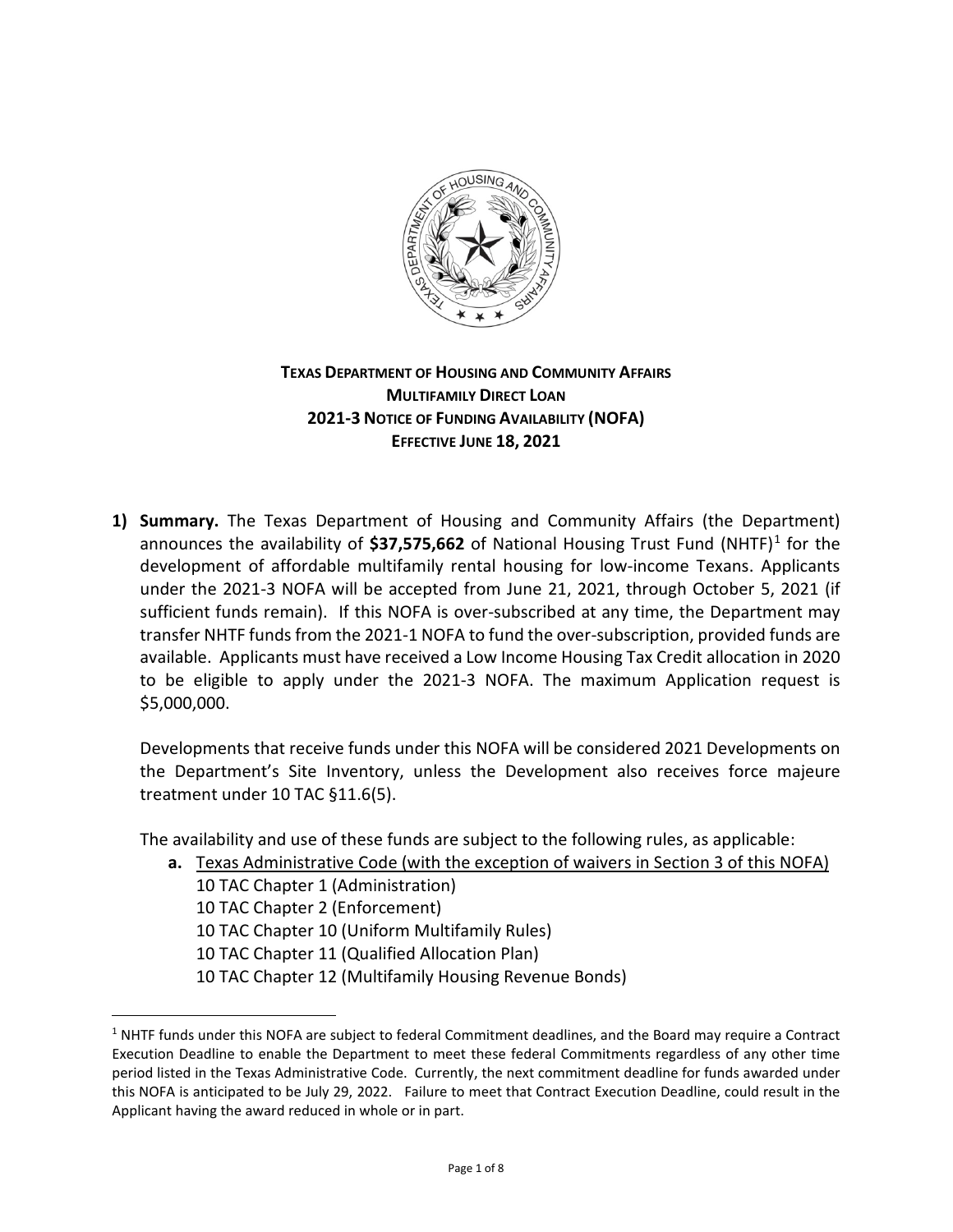10 TAC Chapter 13 (Multifamily Direct Loan Rule) [http://texreg.sos.state.tx.us/public/readtac\\$ext.ViewTAC?tac\\_view=3&ti=10&pt=1](http://texreg.sos.state.tx.us/public/readtac$ext.ViewTAC?tac_view=3&ti=10&pt=1)

**b.** Texas Government Code Tex. Gov't. Code Chapter 2306 <http://www.statutes.legis.state.tx.us/Docs/GV/htm/GV.2306.htm>

#### **c.** U.S. Department of Housing and Urban Development (HUD) Program Regulations

24 CFR Part 93 [\(Housing Trust Fund Interim Rule\)](http://www.ecfr.gov/cgi-bin/text-idx?SID=222584118d192eb177d111b97b45cda8&mc=true&tpl=/ecfrbrowse/Title24/24cfr93_main_02.tpl)

- **d.** Fair Housing Federal Fair Housing Act, 42 U.S.C. 3601-19. <https://www.tdhca.state.tx.us/fair-housing/index.htm>
- **e.** Other Federal laws and regulations that apply:

# Environmental Compliance

All federal sources must have some type of environmental review in accordance with 24 CFR Part 93 <https://www.tdhca.state.tx.us/program-services/environmental/index.htm>

#### Minimizing Resident Displacement

All federal sources must follow the Uniform Relocation Assistance and Real Property Acquisition Policies Act of 1970, and HUD Handbook 1378. <https://www.tdhca.state.tx.us/program-services/ura/index.htm>

#### Employment Opportunities

NHTF requires compliance with 24 CFR Part 135 (Section 3). <https://www.tdhca.state.tx.us/program-services/hud-section-3/index.htm> NOTE – the Section 3 requirements have changed, Applicants should review the changes to assure they can meet the new hiring and reporting requirements.

#### **If NHTF funds are awarded and Federal regulations or subsequent guidance imposes additional requirements, such Federal regulations or guidance shall govern.**

**f.** HUD approval of an amendment to the 2020 Action Plan and HUD approval of the 2021 Action Plan may be required prior to the Department awarding funds. Such approval is anticipated to occur by September 1, 2021.

#### **2) Priorities**

a. Applications submitted by July 20, 2021, that request less than RAF amount in Attachment A for the region in which the Development Site is located will have an Application Acceptance Date of July 20, 2021.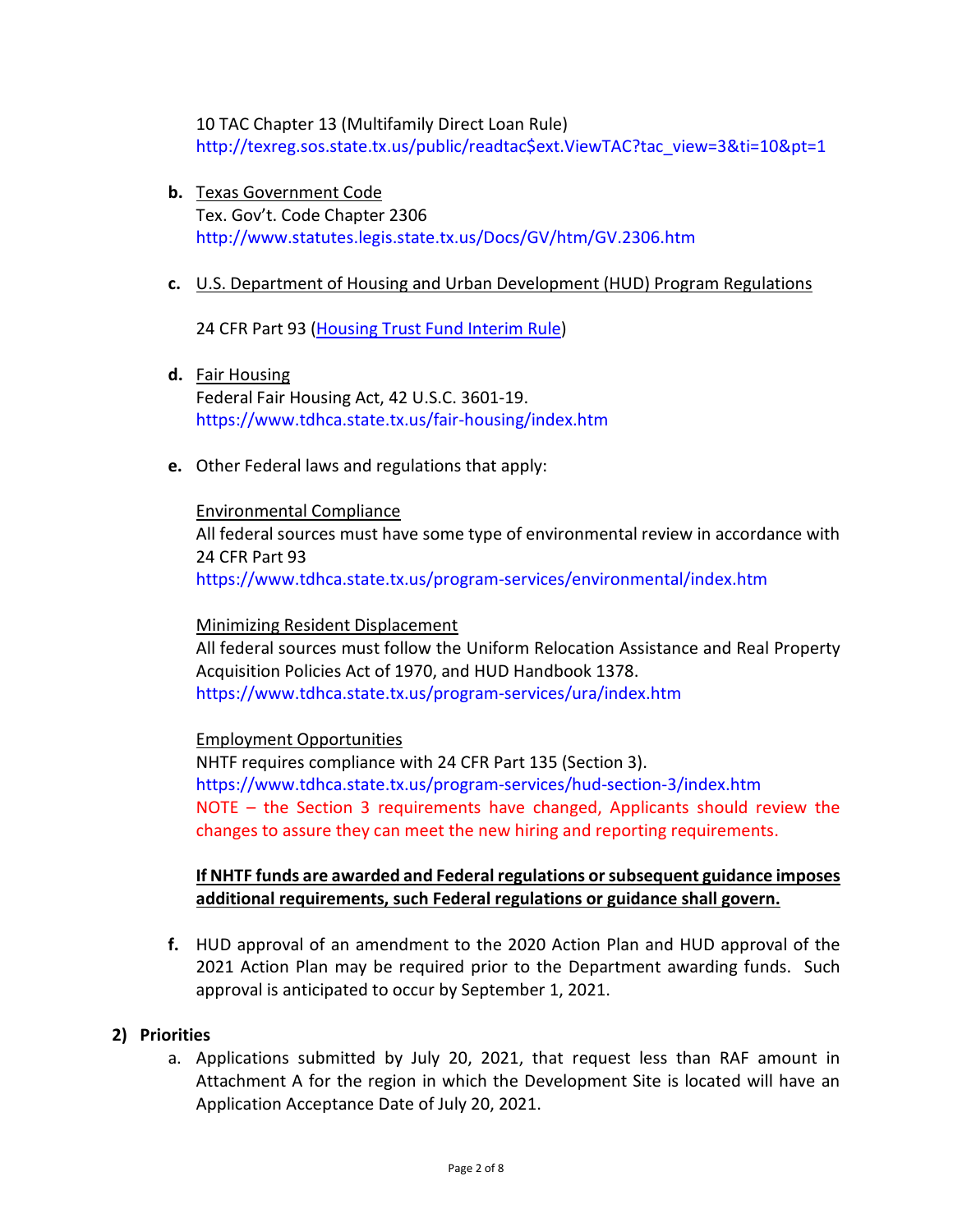- b. Applications submitted by July 20, 2021, that request greater than RAF amount in Attachment A for the region in which the Development Site is located or if there were insufficient funds to award an application under Priority 2a, will have an Application Acceptance Date of July 21, 2021.
- c. Applications received between July 21 and October 5, 2021 will have an Application Acceptance Date the later of July 22, 2021, or the business day the Application is received.
- d. All Application Acceptance Dates will be determined in accordance with 10 TAC §13.5(b)

### **3) Limitations, Waivers, and Alternative Requirements**

- **a.** The amount of funding that may be requested is limited to: the documented increase in Building Costs from the previous Application, within the limitations of 10 TAC §13.3(e) related to Ineligible Costs; the documented costs of compliance with Housing Trust Fund regulations at 24 CFR Part 93 (that are not already required by the funding sources identified as part of the 2020 LIHTC award); and the documented costs of compliance with the Uniform Relocation Act (that are not already required by the funding sources identified as part of the 2020 LIHTC award) .
- **b.** The Developer Fee may not increase, and the deferred Developer Fee may not decrease from the original Real Estate Analysis report.
- **c.** Construction may not have started, with the exception of necessary health and safety repairs.
- **d.** Texas Administrative Code waivers and Alternative Requirements provided for in this NOFA:
	- **i.** 10 TAC §11.101(a)(2) related to Undesirable Risk Features, to the extent that the undesirable feature was disclosed at original Application;
	- **ii.** 10 TAC §11.101(a)(3)(B)(iii) related to blight and 10 TAC §11.01(a)(3)(B)(iv) related to schools, including disclosure requirements, to the extent that the risk factor was disclosed at original Application;
	- **iii.** 10 TAC §11.205 related to Required Third Party Reports, with the exception that the Department may request updates to any Report deemed necessary to evaluate an Application under this NOFA;
	- **iv.** 10 TAC §13.1(c)(1) related to Waivers for Layered Developments, instead Applicant requested Waivers will be treated under 10 TAC §13.1(c)(2);
	- **v.** 10 TAC §13.4(s)(1)(A)(ii)(III) related to 30% units restricted by Housing Tax Credits;
	- **vi.** 10 TAC §13.5(c) related to Market Analysis;
	- **vii.** 10 TAC §13.5(g)(2) and (3)(A)-(C) related to eligibility determinations;
	- **viii.** 10 TAC §13.5(i) related to Effective Rules, only to the extent that the requirements of the applicable 2019 or 2020 QAP requirements for LIHTC awards will instead be utilized 10 TAC §11.101(4) Mandatory Development Amenities, 10 TAC §11.101(5) Common Amenities, 10 TAC §11.101(6) Unit Requirements, and 10 TAC §11.101(7) Resident Supportive Services will apply.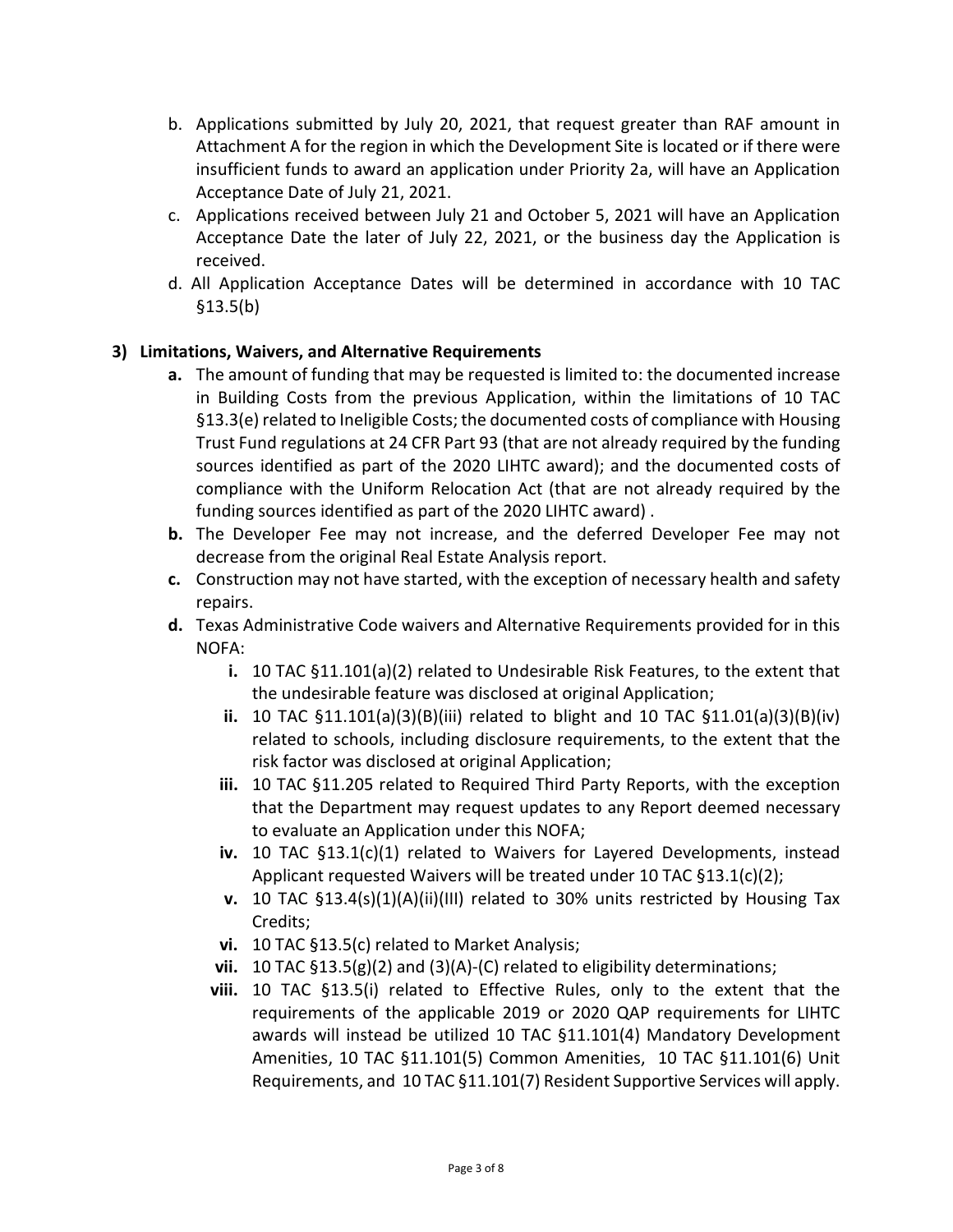- **ix.** 10 TAC §13.6 relating to scoring, only to the extent that scoring in 10 TAC §11.9 will not apply.
- **x.** 10 TAC §13.11(c)(2) relating to environmental review, the 90-day requirement will be 30 days from the Application Acceptance Date.

### **4) Loan Terms**

- **a. Construction-to-Permanent Loans.** Loans will be structured as deferred-forgivable, deferred-payable, Surplus Cash (sometimes referred to as cash-flow), or with must pay monthly provisions, as required to optimize assistance to the Development, as recommended by Real Estate Analysis. For Federal Housing Authority layered transactions subject to the MAP Guide, only the Surplus Cash option is available. The term of the loan and the amortization period (not to exceed 40 years) will match any superior debt, with an interest rate as low as 0% interest.
- **b. Construction-Only Loans.** Requests structured as construction-only loans will have an interest rate of 0% with the principal amount of the Direct Loan due upon the end of the construction loan term as established in 10 TAC §13.8(e)(1).

|                                                   | Limits table provided in this Section 5: | The maximum per unit subsidy limits that an Applicant can use to determine the amount<br>of Direct Loan funds they may request are listed in the 2021 Maximum Per Unit Subsidy |  |
|---------------------------------------------------|------------------------------------------|--------------------------------------------------------------------------------------------------------------------------------------------------------------------------------|--|
| 2021 Maximum Per Unit Subsidy Limits <sup>2</sup> |                                          |                                                                                                                                                                                |  |
| <b>Bedrooms</b>                                   | <b>Non-elevator property</b>             | <b>Elevator-served property</b>                                                                                                                                                |  |
| 0 bedroom                                         | \$145,685                                | \$153,314                                                                                                                                                                      |  |
|                                                   |                                          |                                                                                                                                                                                |  |

2 bedroom  $\frac{1}{202,586}$  | \$213,718  $3 \text{ bedroom}$   $\frac{1}{259,20}$   $\frac{1}{276,482}$ 4 bedroom or more  $\left| \right. \succeq 288,893$   $\left| \right. \succeq 303,490$ 

#### **4) Maximum Per Unit Subsidy Limits and Maximum Rehabilitation Per-Unit Subsidy Limits.**

Smaller per unit subsidies are allowable and incentivized as point scoring items in 10 TAC §13.6. Once the Applicant commits a number of Direct-Loan Units in the Application, the number may be raised, at Department request, to account for a change in Development costs or to account for other federal funding, but the number may not be lowered.

### **5) Application Submission Requirements.**

 $\overline{a}$ 

**a. Application Acceptance Period. Applications under this NOFA will be accepted starting at 8:00 a.m. Austin local time on June 21, 2021, through October 5, 2021 at 5:00 p.m. Austin local time (if sufficient funds remain).** An Applicant may have only one active Application per Development at a time under this or any other Department NOFA.

<span id="page-3-0"></span><sup>&</sup>lt;sup>2</sup> These limits are inclusive of any federal fund sources in the Development.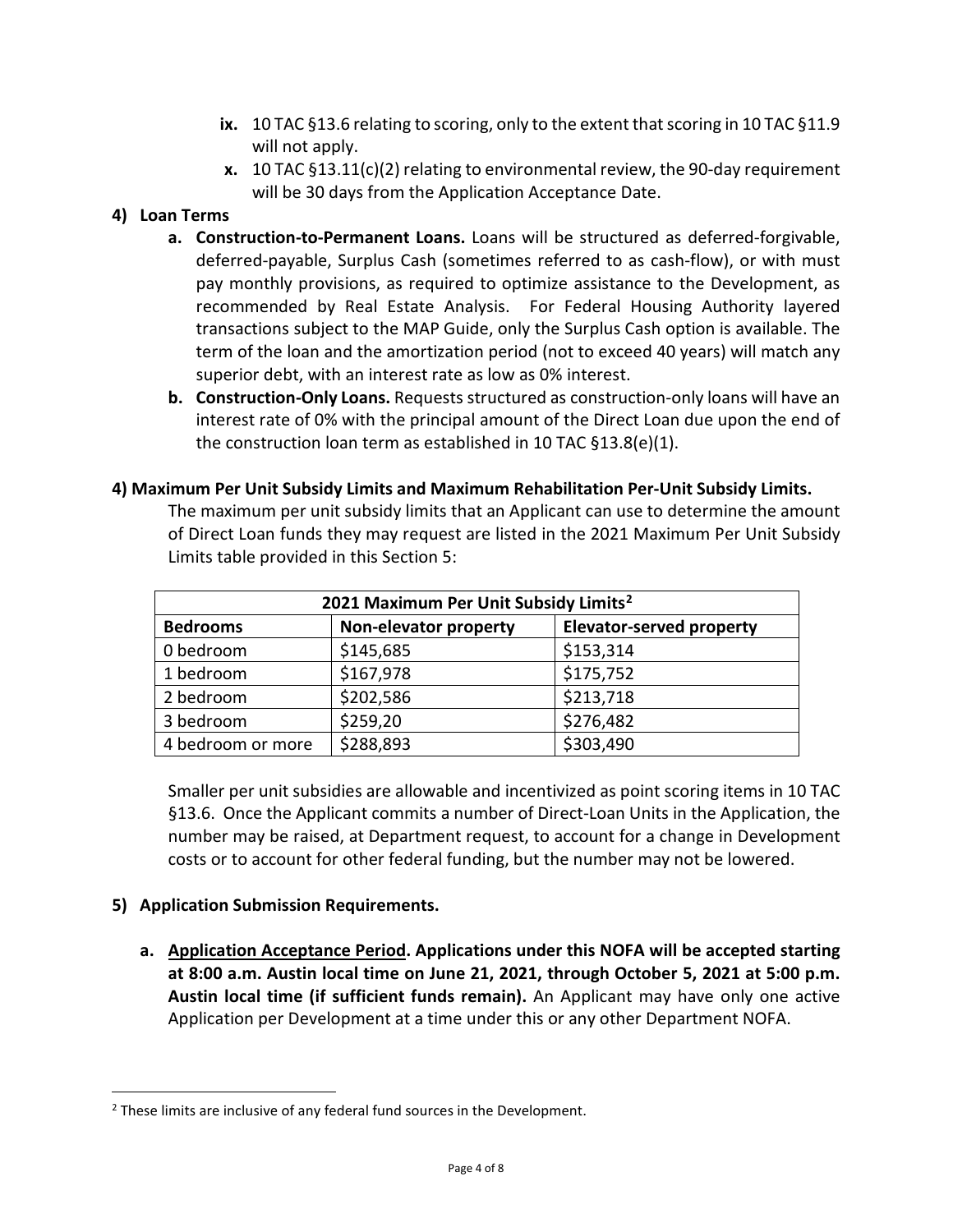**b.** Application Submission Materials**.** All Application materials including manuals, NOFAs, program guidelines, and rules will be available on the Department's website a[t](https://www.tdhca.state.tx.us/multifamily/apply-for-funds.htm.)  <https://www.tdhca.state.tx.us/multifamily/apply-for-funds.htm.> Applications will be required to adhere to the requirements in effect at the time of the Application submission including any requirements of federal rules that may apply and subsequent guidance provided by HUD. Waiver of specific rules is made through this NOFA and accompanying Board Action Item.

The following Application materials are required for the 2021-3 NOFA.

- 1. Fully executed 2021 Development Owner Certification, Applicant Eligibility Certification(s), and Multifamily Direct Loan Certification;
- 2. Tab 6b Multifamily Direct Loan Self-score;
- 3. Tab 7, Section 8 Site and Neighborhood Standards;
- 4. Tabs 11 and 12, Section 3 Site Information Form Part III and Support Documentation to the extent that it might have changed from the original Application, and if the Applicant does not own the property the contract for sale with the required language in 10 TAC §13.5(e).
- 5. Tab 17 Development Narrative, including description of any value engineering from the original Application, the loan type requested, and if requesting a deferred-forgivable loan, a description of how the loan is treated with respect to Eligible Basis;
- 6. Tab 19, Section 2 Rent Levels of Residents;
- 7. Tab 21 Occupied Developments, Uniform Relocation Act section, if applicable;
- 8. Tab 22 Architectural Drawings, only to the extent that they may have changed from the original Application;
- 9. Tab 23 Building/Unit Configuration, only to the extent that they may have changed from the original Application;
- 10. Tab 23 Rent Schedule reflecting 2021 rent limits;
- 11. Tab 26 Annual Operating Expenses;
- 12. Tab 27 15 Year Rental Housing Operating Pro Forma;
- 13. Tab 30 Development Cost Schedule supported by a draft Construction Contract and Schedule of Values;
- 14. Tab 31 Schedule of Sources reflecting current financing structure, including required Match Funds proposed to offset development cost, as applicable
- 15. Tab 32 MF Direct Loan Financial Capacity;
- 16. Tab 33 Match Funds;
- 17. Tab 35 Supporting Documents evidencing the current financing as shown by executed loan documents or current term sheets, as applicable;
- 18. Amendment request, if applicable per <https://www.tdhca.state.tx.us/asset-management/pca-manual.htm>; and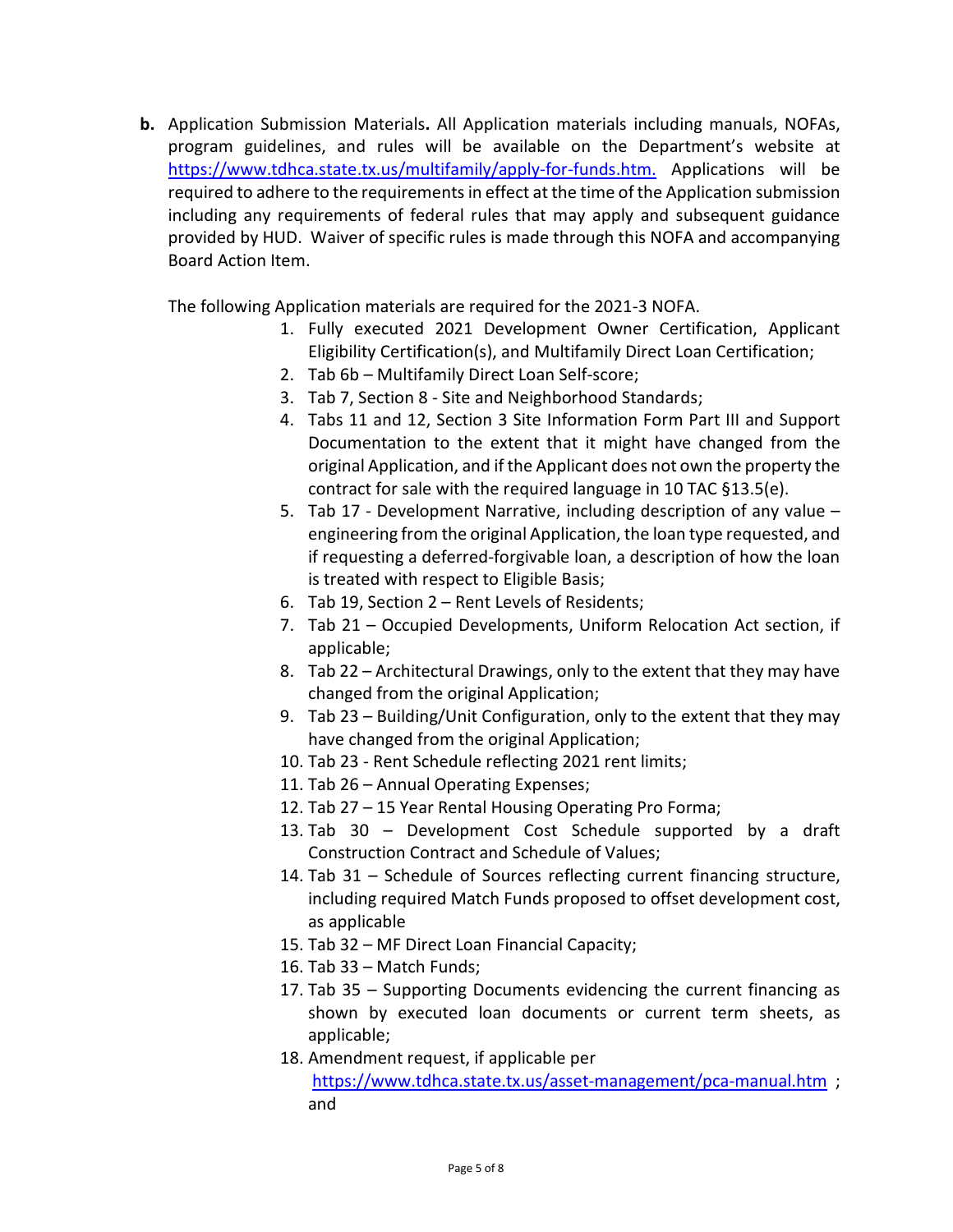- 19. Additional information as requested by the Department in its sole discretion.
- **c.** An Application must be on forms provided by the Department, and cannot be altered or modified, and must be in final form before submitting it to the Department. An Applicant must submit the Application materials as detailed in the Multifamily Programs Procedures Manual (Manual) in effect at the time the Application is submitted, as may be modified by requirements in this NOFA. All scanned copies must be scanned in accordance with the guidance provided in the Manual in effect at the time the Application is submitted.
- **d. Minimum Requests.** The request for funds may not be less than \$500,000. However, if the underwriting report indicates that the Development will be feasible with an award of less than \$500,000, staff may recommend a lower award.

### **e. Match Submission Requirements.**

- i. All Applicants must provide Match in the amount of **at least 7.5%** of the Direct Loan funds requested. Except for Match in the form of the net present value of a below market interest rate loan or a property tax exemption under Sections 11.111, 11.18, 11.181, 11.182, 11.1825, or 11.1827 of Texas Property Tax Code, Match must be documented with a letter from the anticipated provider of Match indicating the provider's willingness and ability to make a financial commitment should the Development receive an award of Direct Loan funds.
- ii. All Applicants will be required to provide HOME Match-Eligible Unit(s) in accordance with 10 TAC §13.2(a)(6) and §13.10(c) and federal guidance at [https://www.hudexchange.info/resource/2676/notice-cpd-97-03-home](https://www.hudexchange.info/resource/2676/notice-cpd-97-03-home-program-match-guidance/)[program-match-guidance/](https://www.hudexchange.info/resource/2676/notice-cpd-97-03-home-program-match-guidance/)
- **f.** All 4% HTC-layered applications must provide evidence of a Reservation with submission of the MFDL Application submission.
- **g.** Application fee payable to the Texas Department of Housing and Community Affairs in the amount of \$1,000.00 per Application. Payment must be in the form of a check, cashier's check or money order. Do not send cash. Tex. Gov't Code §2306.147(b) requires the Department to waive Application fees for private nonprofit organizations that offer expanded services such as child care, nutrition programs, job training assistance, health services, or human services. These organizations must include proof of their exempt status and a description of their supportive services in lieu of the Application fee. The Application fee is not a reimbursable cost under the Multifamily Direct Loan Program.
- **h.** An Application must be uploaded to the Department's secure web transfer server in accordance with 10 TAC §11.201(1)(C).
- **8) Post Award Requirements.** Applicants are strongly encouraged to review the applicable Post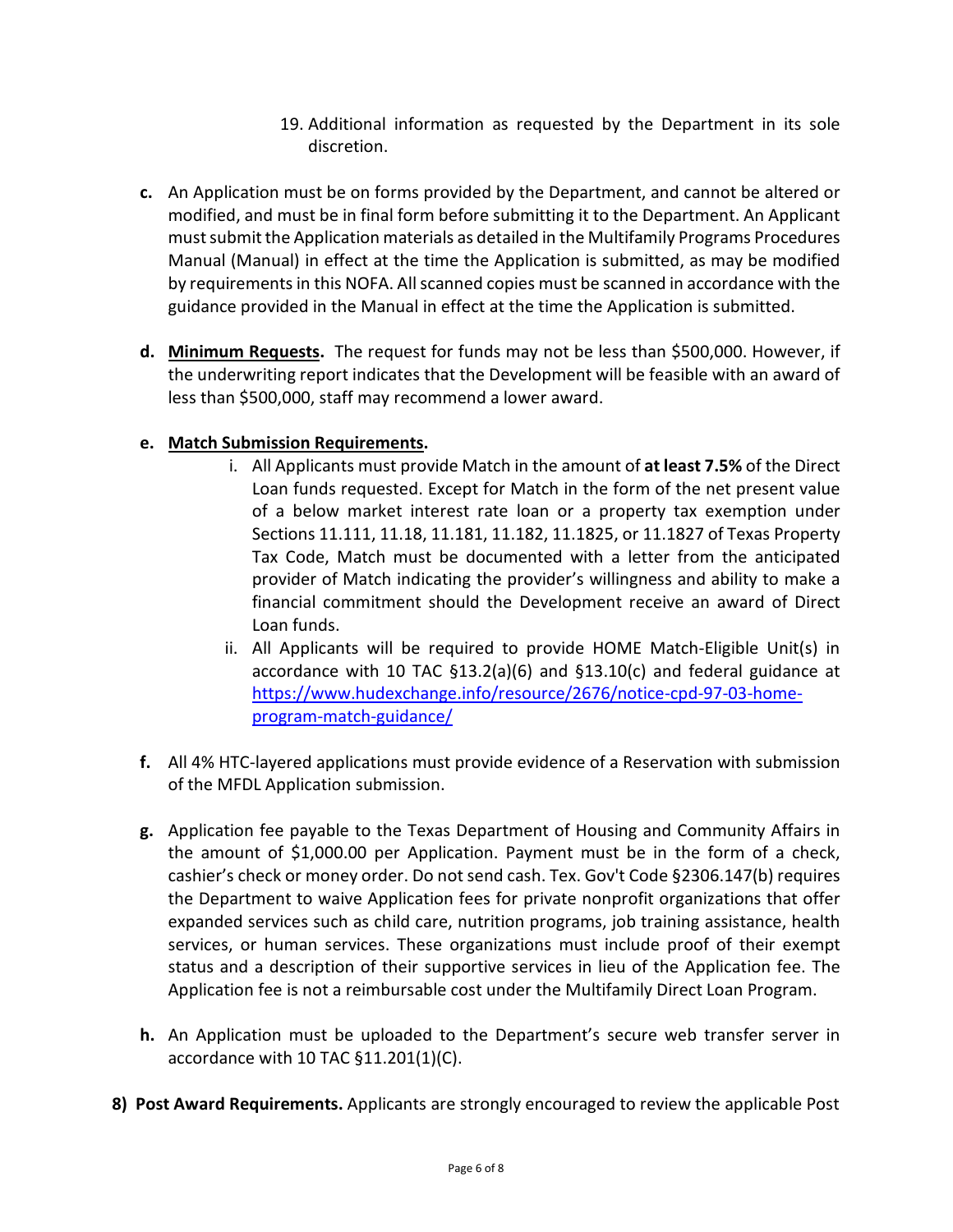Award requirements in 10 TAC Chapter 10, Subchapter E, Post Award and Asset Management Requirements and 10 TAC Chapter 13, as well as the Compliance Monitoring requirements in 10 TAC Chapter 10, Subchapters F and G.

- **a.** Awarded Applicants may, at the Department's discretion, be charged fees for underwriting, asset management, and ongoing monitoring.
- **b.** An Applicant will be required to record a Land Use Restriction Agreement (LURA) limiting residents' income and rent for the greater amount of Units required by the Direct Loan Unit Calculation Tool along with any required HOME Match-eligible units, or as represented in the Application for the term of the LURA.
- **c.** An Applicant must have a current Data Universal Numbering System (DUNS) number and be registered in the federal System for Award Management prior (SAM) prior to execution of a Direct Loan contract. Applicants may apply for a DUNS number at dnb.com). Once you have the DUNS number, you can [register with the SAM.](https://www.sam.gov/portal/public/SAM/) Because these awards are anticipated to proceed swiftly to contract, applicants are highly encouraged to apply for the DUNS number and register in SAM upon Application submission.
- **d.** An Applicant may be required to meet additional requirements prior to contract, as determined by the Board, or federal or state requirements.
- **e.** An awarded Applicant may be required to meet additional documentation requirements in order to draw funds, in accordance with its Previous Participation results.

### **9) Miscellaneous.**

- **a.** This NOFA does not include text of the various applicable regulatory provisions pertinent to the NHTF funds. For proper completion of the application, the Department strongly encourages potential Applicants to review the State and Federal regulations.
- **b.** All Applicants must comply with public notification requirements in 10 TAC §11.203.
- **c.** Waivers of any substantive or procedural provision of this NOFA, if available, will be treated in accordance with 10 TAC  $\S$ 13.1(c). 10 TAC  $\S$ 13.1(c) may not be waived.
- **d.** For questions regarding this NOFA, please contact Charlotte Flickinger, Multifamily Direct Loan Manager, at [charlotte.flickinger@tdhca.state.tx.us.](mailto:charlotte.flickinger@tdhca.state.tx.us)